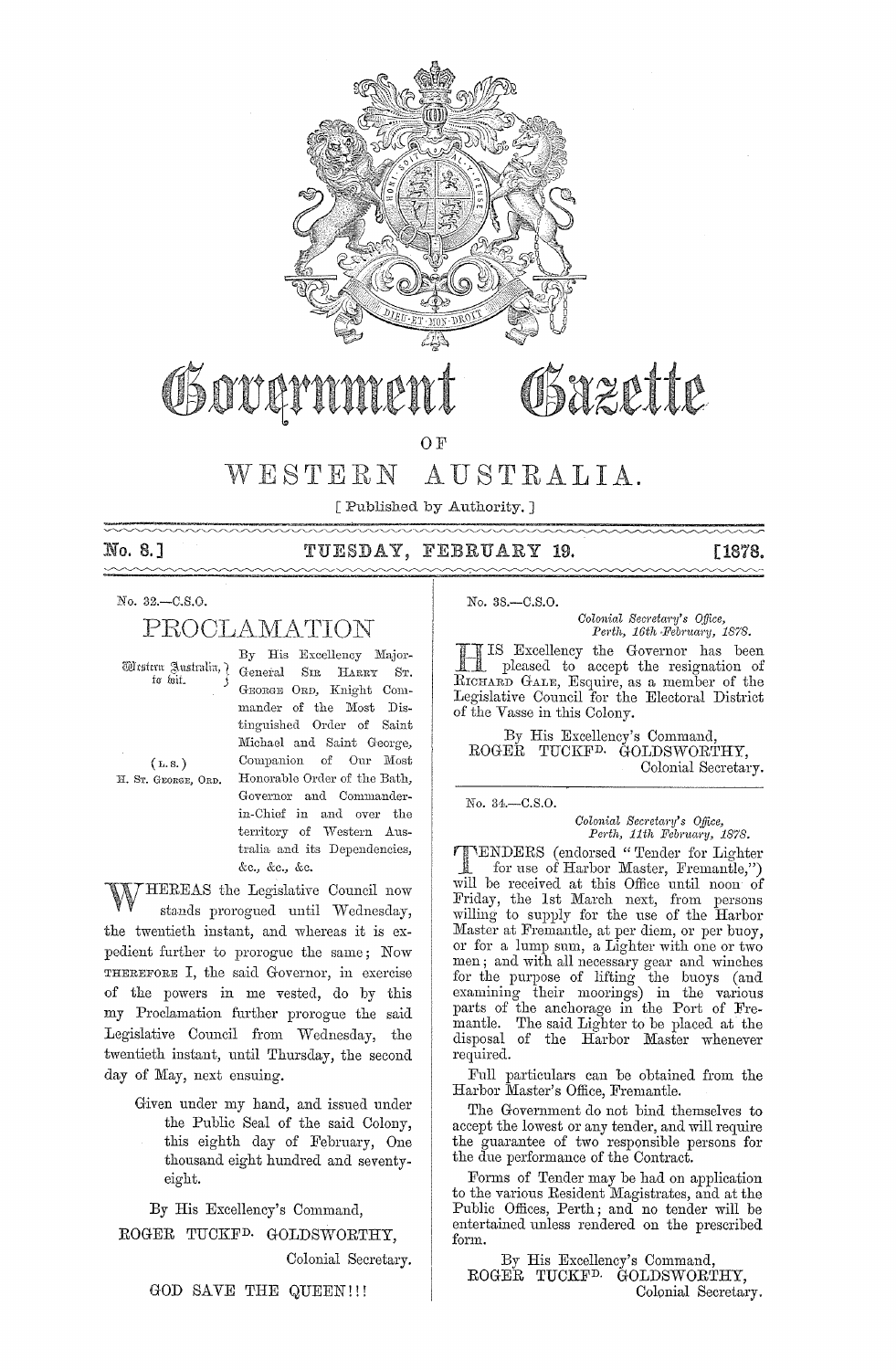No. 35.-C.S.O.

### *Colonial Sec)'eta"1i's Office,*  Perth, 8th February, 1878.

TENDERS will be received at the Colonial Secretary's Office, up to Friday, March 1st, from persons willing to perform the following service, viz. :-

To provide a vessel of not less than 70 tons register, to convey a Survey Party, consisting of four officers and 10 workmen, to Cossack direct; to leave Fremantle on or about the 1st of April.

### $\text{H}^{180,-}$

To provide the same or other vessel of about same registered tonnage, to bring back the above party; to leave Cossack about 1st October, and if necessary to call at several places along the Coast.

Full particulars to be obtained from Surveyor General's Office.

By His Excellency's Command, ROGER TUCKFD. GOLDSWORTHY, Colonial Secretary.

No. 36.-C.S.O.

*Colonial Sec)'eta,'Y's Office, Perth, Gth February, 1878.* 

TENDERS (endorsed "Tender for Boat,")<br>will be received at this Office until noon on Thursday, the 28th instant, from persons willing to supply a Boat for the Public Service.

Specifications can be seon at the Office of The Superintendent of Police, Tho Harbor Master, and the Sub-Inspector of Water Police.

The Government do not bind themselves to accept the lowest or any tender, and will require the guarantee of two responsible persons for the due performance of the Contract.

Forms of Tender may be had on application to the various Resident Magistrates, and at the Public Offices, Perth; and no tender will be entertained unless rendered on the prescribed form.

By His Excellency's Command, ROGER TUCKF<sup>D.</sup> GOLDSWORTHY, Colonial Secretary.

No. 31.-C.S.O.

### $Colonial$  Secretary's Office, *Perth, 4th Febnwry, 1878.*

TENDERS (endorsed "Tenders for Jayes Mail,") will be received at this Office until noon of Wednesday, the 6th March, 1878, for the conveyance of a Mail between Bridgetown and Jayes, once a week, on horseback, for one, two, or three years.

The arrival and departure of the Mails will be subject to instructions from the Postmaster General, and liable to alteration at any time during the year.

Two approved sureties will be required to join the Contractor in a guarantee for the due fulfilment of the duties contracted to be performed.

Special Forms of Tender, with conditions attached, may be had on application to the various Resident Magistmtes, and at the General Post Office, Perth; and no Tender will be entertained unless rendered on the prescribed form.

The Government will reserve to themselves the right to terminate the Contract at any time by giving three months' notice.

The Government do not bind themselves to accept the lowest or any Tender.

Further information may be had on application to the Postmaster General.

By His Excellency's Command,

ROGER TUCKFD. GOLDSWORTHY,

Colonial Secretary.

No. 22.-C,S.O.

*Colonial Secretary's Q/lice, Perth, 22nd Jamwry, 1878.* 

III IS Excellency the Lieutenant-Governor<br>has been pleased to sanction the followhas been pleased to sanction the following arrangements on the arrival and departure of the European Mails, and to notify the same for general information :-

On arrival at King George's Sound of the Mail from Europe, a Pendant, white and red, will be hoisted at the flag staff on the Town Hall, and kept flying (during daylight) until her departure.

On arrival at the Sound of the Mail for Europe, a blue Pendant will be hoisted in the same place, and kept flying until her departure.

On the arrival at the General Post Office, Perth, of the Mail from Europe or the Colonies, a square red flag will be hoisted at the Town Hall, and kept flying for three hours,

By His Excellency's Command,

ROGER TUCKF<sup>D.</sup> GOLDSWORTHY, Colonial Secretary.

No. 19.-C.S.O.

*Colonial Secretary's Office,* Perth, 18th January, 1878.

H IS Excellency the Lieutenant-Governor, at the suggestion of the Secretary of State for the Colonies, and with the advice of the Executive Council, has been pleased to direct that the sum to be paid for the apprehension of Naval Deserters will, in future, be  $£5$ each, as in the other Australian Colonies.

By His Excellency's Command, ROGÉR TUCKF<sup>D.</sup> GOLDSWORTHY, Colonial Secretary.

Office of the Central Board of Education, *Perth, Gth Ji'eb"1wry, 1878.* 

'HE Central Board of Education has been pleased to appoint the following to be members of the Board of Education for the Kojonup District, viz. :—

Mrs. Thomas Chipper, Miss Alicia Robinson, Messrs. Thomas Chipper, Louis Vanzuilecom, and THOMAS PHILLIPS.

> CHAS. L. HOWARD, Secretary.

### TENDER ACCEPTED.

*Department of Public Works, Perth, 16th February, 1878.* 

STEEDMAN CHAS.,

To supply and deliver at Geraldton, within three weeks, for the G. and N. Railway, 3,300 lineal feet of  $9 \times 9$  jarrah, and 8,000 lineal feet  $3 \times 9$ .

> JAS. H. THOMAS, Director of Public Works.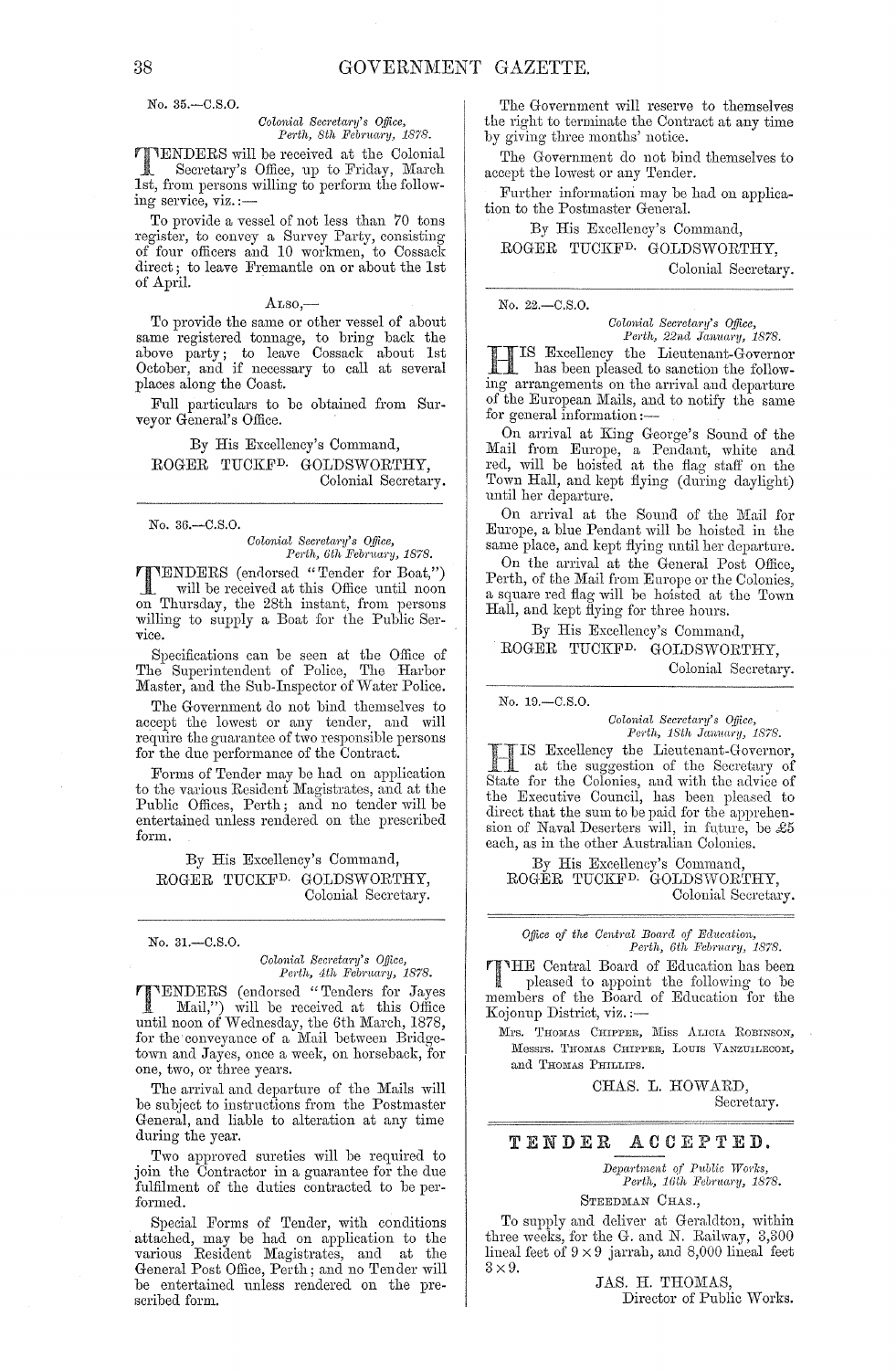No. 39. - C.S.O.

### Colonial Secretary's Office, Perth, 16th February, 1878.

IS Excellency The Governor directs the publication of the following Abstract of the Revenue and Expenditure of the Colony of Western Australia, for the Quarter ended 31st December, 1877, for general information.

> By His Excellency's Command, ROGER TUCKFD. GOLDSWORTHY,

> > No 13

Registry

Police

Colonial Secretary.

AMOUNT.  $\overline{f}$ 

1457

87  $\Omega$  $\theta$ 

 $\frac{174}{285}$ 

160

273

356  $13\,$ 4  $\frac{6}{3}$  $\overline{s}$ 

2052

518

1182  $16\,$  $\theta$ 

 $\frac{7016}{1128}$  $\frac{14}{12}$ 1  $\overline{0}$ 

3084

2547

7193

2223

782

493

333

4974

1886

266 18

537

1086

3404

2873  $15$  $\bar{0}$ 

380

3000

 $155\,$ 19  $\mathbf{1}$ 

10663

16  $11$ 

 $\overline{6}$ 

 $\pmb{0}$  $\mathbf 0$ 

 $\boldsymbol{6}$  $\dot{\mathbf{8}}$ 

 $\check{\mathbf{0}}$ 

 $\overline{2}$ 

 $\pmb{0}$  $10$ 

 $\mathcal{R}$  $\mathbf{1}$ 

 $19$  $\overline{6}$ 

 $\overline{2}$  $\mathbf{I}$ 

 $\mathbf{1}$  $\overline{4}$ 

 $\,6\,$  $\frac{8}{8}$ 

 $\overline{7}$ 

 $10$ 

 $\begin{array}{c} 11 \\ 12 \end{array}$ 

 $\begin{smallmatrix}8\\0\end{smallmatrix}$ 

 $\begin{matrix} 4 \\ 0 \end{matrix}$  $\begin{smallmatrix}1\0\1\end{smallmatrix}$ 

 $\overline{11}$ 

 $\mathbf 1$ 

 $\epsilon$ 

 $\overline{0}$  $\mathbf{0}$ 

 $\overline{4}$ 

14 6

 $\overline{d}$ .  $\overline{s}$ .

 $\mathbf{R}$ 

 $\dot{\mathbf{0}}$ 

| Abstract of the Revenue of the Colony of |  |  |  |  |  |
|------------------------------------------|--|--|--|--|--|
| Western Australia, for the Quarter ended |  |  |  |  |  |
| December 31st, 1877.                     |  |  |  |  |  |

Abstract of the Expenditure of the Colony of Western Australia, for the Quarter ended December 31st, 1877.

HEADS OF SERVICE.

Civil List Schedule G., 33rd Vict., {

His Excellency The Governor ....

Audit Department .... ....

 $\begin{matrix}\n\text{do.} & \dots & \dots \\
\text{do.} & \dots & \dots\n\end{matrix}$ 

 $\sim$   $\sim$ 

 $\sim$  100  $\sim$ 

 $\begin{array}{c} \cdots \\ \vdots \\ \cdots \end{array}$ 

 $\ldots$ 

Office of Works<br>
Customs Department<br>
Postal and Telegraph Department<br>
Harbor and Light<br>
Administration of T

Medical Department .... ...

Inspectors of Sheep<br>Education

Recresiasion Section 11

Miscellaneous Services

Crown Agents ...

Roads and Bridges

Aborigines

Refunds

do.  $\dots$ 

Government Printing Department..

Poor House and Charitable Allowances

Immigration .... ... ...

Pensions<br>
Ecclesiastical Services ....

 $\ldots$ 

| HEADS OF REVENUE.                                          | AMOUNT.      |             |                |  |  |  |
|------------------------------------------------------------|--------------|-------------|----------------|--|--|--|
|                                                            | $\mathbf{f}$ | $s_{\star}$ | d.             |  |  |  |
| Customs                                                    | 29250        | 11          | 11             |  |  |  |
| Harbor Dues                                                | 522          | 15          | 5              |  |  |  |
| Land Sales                                                 | 1407         | 8           | 4              |  |  |  |
| Land Revenue                                               | 1021         | 11          | 7              |  |  |  |
| Rents (exclusive of Land)                                  | 13           | $\theta$    | 0              |  |  |  |
| Transfer Duties                                            | 23           | ı           | 0              |  |  |  |
| Licenses                                                   | 89           | $\Omega$    | 6              |  |  |  |
| $Postages$                                                 | 2238         | 16          | $\mathbf{1}$   |  |  |  |
| Commission on Money Orders                                 | 46           | ł           | 0              |  |  |  |
| Telegrams                                                  | 865.         | 13          | 6              |  |  |  |
| Fines, Forfeitures, and Fees of Court                      | 712          | 13          | 7              |  |  |  |
| Fees of Office                                             | 382          | 2           | 6              |  |  |  |
| Rottnest Native Penal Farm                                 | 245          | 7           | 6              |  |  |  |
| Sale of Government Property                                | 63           | 11          | 6              |  |  |  |
| Interest                                                   | 213          | ñ           | $\overline{2}$ |  |  |  |
| Reimbursements<br>$\cdots$                                 | 567          | 8           | 0              |  |  |  |
| $\operatorname{Refunds}$                                   | 455          | 13          | 3              |  |  |  |
| Miscellaneous Services                                     | 194          | 13          | $\theta$       |  |  |  |
| Special Revenue North District                             | 170          | $\Omega$    | 0              |  |  |  |
| Special Receipts *                                         | 1995-        | 12          | 0              |  |  |  |
| Contributions under Scab Ordinance                         | 30           | 19          | 1              |  |  |  |
| Penalties under<br>do.                                     | 93           | 8           | 0              |  |  |  |
|                                                            | 40602        | 12          | $\mathbf{11}$  |  |  |  |
| Commissariat Chest on Account)<br>of Police and Magistracy | 5168         | 12          | 11             |  |  |  |
| TOTAL                                                      | 45771        | 5           | 10             |  |  |  |

Audit Office, Perth, February 15th, 1878. E. L. COURTHOPE, Auditor-General.

\* Under this head is included royalty on Guano, £1963 13s. 4d.

# Department of Public Works,<br>Perth, 28th January, 1878.

VENDERS (endorsed "Tender for Fencing, Gates, &c.,") will be received at this<br>Office until noon of Thursday, the 28th February, from persons willing to supply and deliver, free on board a vessel in Gage's Roads, various Fencing, Gates, &c., required to enclose portion of Roebourne Government Reserve X. To be inspected prior to being put on board at Fremantle.

Tenders to state the shortest time in which the whole will be delivered.

The Government do not bind themselves to accept the lowest or any tender, and will persons for the due performance of the Contract.

Forms of Tender may be had on application to the various Resident Magistrates, and at the Public Works' Office, Perth, where Plans, Specifications, Conditions, and full particulars can be obtained.

No tender will be entertained unless on the prescribed form.

JAS. H. THOMAS.

Director of Public Works.

 $T$ OTAL ... 60579 5 Audit Office, Perth, February 15th, 1878. E L. COURTHOPE, Auditor-General.

 $\ldots$  .  $\ldots$  .  $\ldots$ 

 $\frac{1}{2}$   $\frac{1}{2}$   $\frac{1}{2}$ 

### Department of Public Works, Perth, 21st January, 1878.

TIMENDERS (endorsed "Tender for Sappers" Quarters, Guildford,") will be received at this Office until noon of Thursday, the 21st February, from persons willing to perform<br>certain alterations to, and thoroughly repair the buildings at Guildford known as the old Sappers' Quarters.

Tenders to state the shortest time in which the work will be completed.

The Government do not bind themselves to accept the lowest or any tender, and will require the guarantee of two responsible persons for the due performance of the Contract.

Forms of Tender may be had on application to the various Resident Magistrates, and at the Public Works' Office, Perth; where Plans, Specifications, Conditions, and full particulars can also be obtained.

No tender will be entertained unless on the prescribed form.

> JAS. H. THOMAS, Director of Public Works.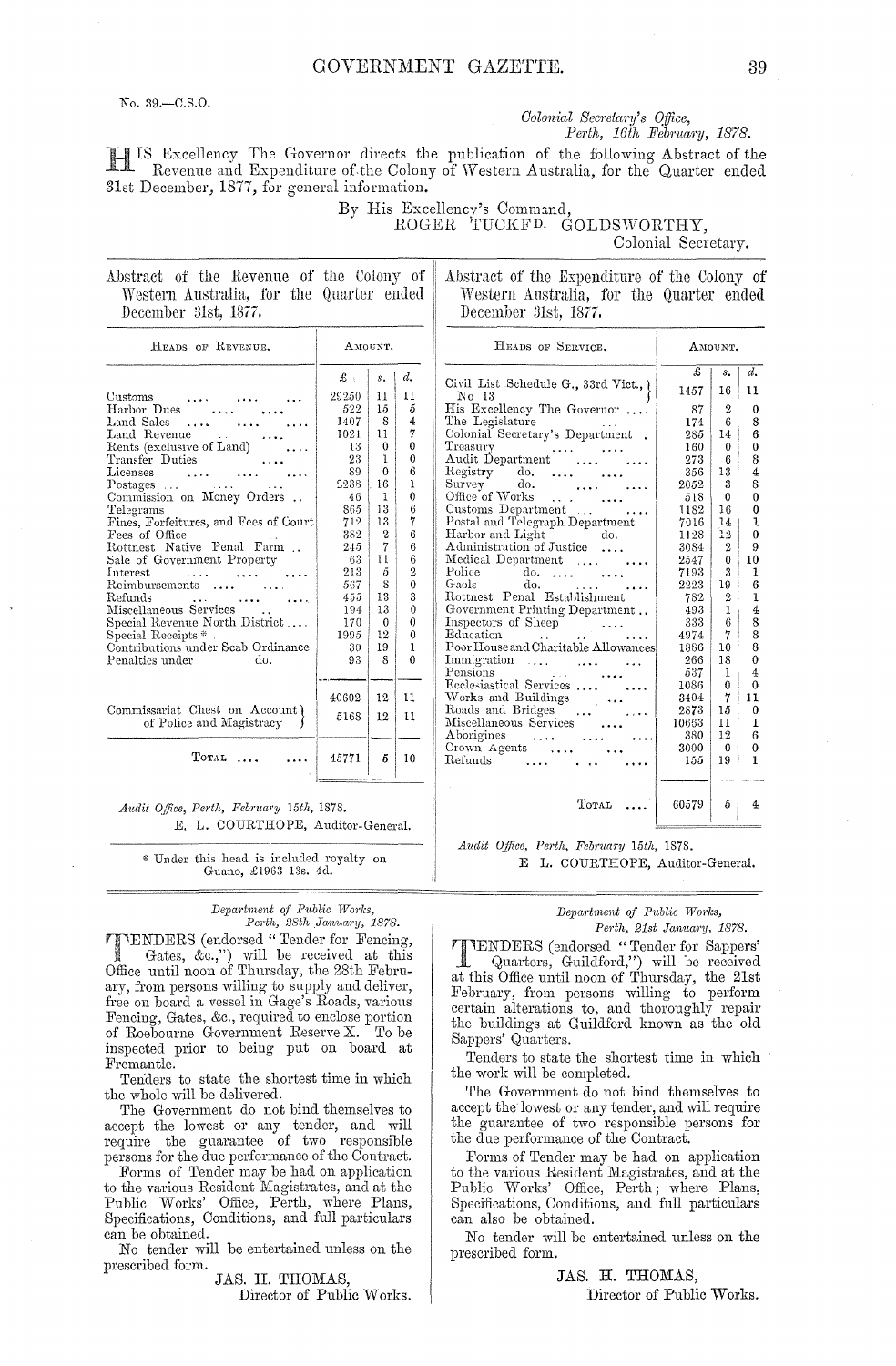### GOVERNMENT GAZETTE.

### WESTERN AUSTRALIA.

### Meteorological Observations for the month ending 31st January, 1878.

WIND Registered by Mr. Forsyth, Harbor Master, at Arthur's Head, Fremantle; altitude above the sea 55 feet, in Latitude 32° 02' 14" S., Longitude 115° 45' 12" E.

The other instruments registered are placed in the grounds adjoining the Survey Office, Perth; altitude above the sea 47 feet, in Latitude 31° 57' 25" S., Longitude 115° 52' 02" E.

| MALCOLM<br>FRASER,<br>Surveyor General. |                                                                               |                                       |               |               |                                 |                               |                           |                   |                                    |                       |                          |                |         |         |
|-----------------------------------------|-------------------------------------------------------------------------------|---------------------------------------|---------------|---------------|---------------------------------|-------------------------------|---------------------------|-------------------|------------------------------------|-----------------------|--------------------------|----------------|---------|---------|
|                                         | BAROMETER:                                                                    | THERMOMETERS IN SHADE.                |               |               | RADIATION<br>THERMO-<br>METERS. |                               |                           | WIND.             |                                    | DEGREE                |                          |                | EVAPOR- |         |
| Week<br>ending.                         | Mean Reading<br>corrected, and re-<br>duced to sea level,<br>and 32 deg. Fah. | RAIN:<br>Dry.<br>Wet.<br>Amount<br>in |               | Horizontal    |                                 | ОF<br>HUMIDITY,<br>Saturation | CLOUD:<br>Mean<br>amount. | $_{\rm{anount.}}$ | ATION:<br>Amount<br>in             |                       |                          |                |         |         |
|                                         |                                                                               | Maxi-<br>mum.                         | Mini-<br>mum. | Maxi-<br>mum. | Mini-<br>mum.                   | Solar.                        | Terres-<br>trial.         | inches.           | velocity in<br>miles, per<br>hour. | General<br>direction. | == 100 : mean<br>amount. |                | Ñ<br>O  | inches. |
| 7th                                     | 29.907                                                                        | 99.0                                  | 68.4          | 73.6          | 61.3                            | 150.8                         | 64.5                      | 0.00              | 13.10                              | S.S.W.                | 38                       | 0.7            | 3       | 2.78    |
| 14th                                    | 29.866                                                                        | 95.0                                  | 65.3          | $76 - 1$      | 62.1                            | $148 - 4$                     | 60.5                      | 0.00              | 14.20                              | S.S.W.                | 50                       | 3              | 5       | 2.21    |
| 21st                                    | 29.232                                                                        | $90-5$                                | 64.6          | 75.7          | 62.3                            | 144.8                         | 61.6                      | 0.16              | $\mathcal{U}$                      | S.W.                  | 63                       | $\mathbf{A}$   | 4       | 1.82    |
| 28 <sub>th</sub>                        | 29 952                                                                        | 98.1                                  | 66.7          | 83.9          | 63.2                            | 150.9                         | 64.9                      | 0.00              | 17.23                              | S.W.                  | 60                       | $\mathbf{2}$   | 5       | 2.44    |
| 29th<br>$t_{0}$<br>31st                 | 30.017                                                                        | 82.7                                  | 60.0          | 74.3          | 58.3                            | 137.9                         | 53.5                      | 0.00              | 26.90                              | S.S.W.                | 73                       | $\overline{2}$ | 6       | 0.84    |

Total Rainfall for the month= $0.16$  inches.

Thermometers in shade.  $\left\{\n \begin{array}{c}\n \text{Maximum} \\
 \text{Minimum}\n \end{array}\n \text{Dry}\n \begin{array}{c}\n 116.7 \\
 58.7\n \end{array}\n \text{on 25th}\n \end{array}\n \right.$ Highest reading of Barometer 30.145 on 21st |  $29622$  on 14th Lowest do. do. The Observations are taken at Perth at 10 a.m., (excepting Barometer, which is registered at 12 noon), and at Fremantle, at 6 a.m., and 6 p.m.

\* Wind Gauge out of order from 17th to 19th.

M. A. C. FRASER, Observer.

### Crown Lands' Office, Perth, 15th February, 1878.

 $\begin{tabular}{ l l l l} \hline \textbf{LETURN} of Applications for Leases and \\ \textbf{L} \text{Leenses} & of Crown Lands approved \text{during January}, 1878:-- \end{tabular}$ 

| No.                                               | Applicants.                                                                                      | Class.                                            | Acres.                             | Rent.                                                                                     |                                    |  |  |  |
|---------------------------------------------------|--------------------------------------------------------------------------------------------------|---------------------------------------------------|------------------------------------|-------------------------------------------------------------------------------------------|------------------------------------|--|--|--|
| 1193<br>1199<br>$\rm A2932$<br>,, 2977<br>,, 2990 | Avon.<br>Francis Hastings<br>James B. Roe<br>Wm. A. Robinson<br>William Lukin<br>Wm. A. Robinson | S.O.L.<br>,,<br>ï<br>$\overline{\mathbf{z}}$<br>, | 228<br>100<br>2000<br>3000<br>4000 | $\pounds$ s.<br>5.<br>14<br>$\overline{2}$<br>10<br>$\mathbf{1}$<br>0<br>1<br>0<br>1<br>0 | d.<br>0<br>0<br>0<br>0<br>$\theta$ |  |  |  |
| E229                                              | EAST.<br>Andw. Dempster                                                                          | C                                                 | 5000                               | 1<br>5                                                                                    | 0                                  |  |  |  |
| A2942                                             | MELBOURNE.<br>James B. Roe                                                                       | 1                                                 | 2000                               | 1<br>0                                                                                    | O                                  |  |  |  |
| A2993<br>., 2994                                  | MURRAY.<br>Henry Cowcher<br>G. S. F. & J. E. Cowcher                                             | 1<br>,,                                           | 1000<br>3000                       | 1<br>0<br>T<br>0                                                                          | 0<br>0                             |  |  |  |
| $\Delta 3018$<br>,, 3019                          | SWAN.<br>Thos. J. Jones<br>Do.                                                                   | 1<br>,,                                           | 1500<br>2000                       | 1<br>0<br>1<br>0                                                                          | 0<br>$\Omega$                      |  |  |  |
| $\Delta 3001$<br>, 3002                           | WELLINGTON.<br>George Walton<br>Do.<br>$\ddotsc$<br>$\ddotsc$                                    | 1<br>,,                                           | 2000<br>3000                       | 1<br>0<br>$\mathbf{I}$<br>0                                                               | 0                                  |  |  |  |
| 1104<br>$\Delta 3006$<br>, 3007                   | WILLIAMS.<br>Padbury, Loton, & Co.<br>$\mathcal{L}$<br>William Lukin<br>George Glyde             | S.O.L.<br>1<br>,                                  | 100<br>2000<br>3000                | 2<br>10<br>1<br>0<br>1<br>0                                                               | 0<br>0<br>0                        |  |  |  |

OCT. BURT, pro Commisioner of Crown Lands.

### NOTICE.

General Post Office,

Perth, 28th January, 1878.

OTICE is hereby given, for the inform-<br>ation of the public, that in future the **CONTRACTOR** Telegraph Offices throughout the Colony will be opened on Sundays between 8 and 8.30 a.m., as well as from 3 to 3.30 p.m., as heretofore.

When either English or Colonial Mail is expected at Albany, that station (only) will communicate with Perth on Sundays, in addition<br>to the hours named, at 12:30 and 8 p.m.

Messages tendered for Sunday transmission will be subject to the same restrictions as are at present observed, and charged for at double the ordinary rates.

### A. HELMICH,

Postmaster-General, and General Superintendent of Telegraphs.

| Comptroller's Office, |  |  |  |
|-----------------------|--|--|--|
|                       |  |  |  |

Fremantle, 16th February, 1878. IS Excellency the Governor has been<br>pleased to revoke the Tickets-of-Leave of the undermentioned Convicts:-

- Reg. No. 6145 Matthew Molyneux
	- 9031 Arthur Wilson  $,$ 
		- $9658\,$  John Barnett

A CONDITIONAL Release has been issued to the undermentioned Convict:-

Reg. No. 9732 Isaac Fermough

THE undermentioned man is requested to communicate with this Office:-

Reg. No. 9687 Robert Cave, who received a Certificate of Freedom on 9th January, 1877.  $Video\;1\;3\;1\;3\;3\;1\;3\;1$ 

> JOHN F. STONE, Superintendent.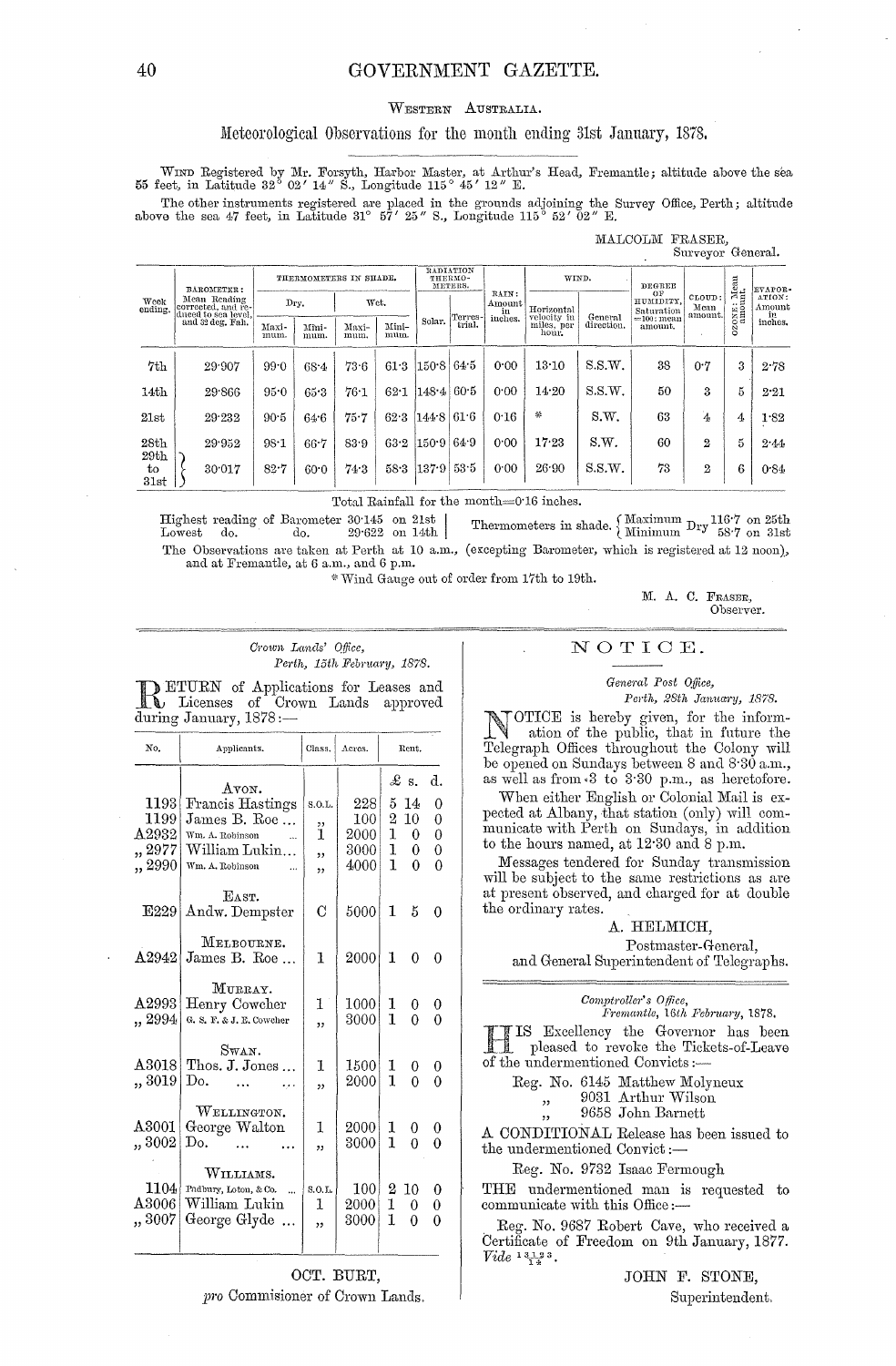## Crown Lands' Office,<br>Perth, February 14th, 1878.

DETURN of Applications to Purchase  $1878: -$ 

| No.                                                                                              | Applicants.                                                                                                                                                                                                                                                                                                                                                                                                                                    | Acres.                                                                                           | $\begin{array}{c} \textbf{PURCHASE} \\ \textbf{MONEY.} \end{array}$             |                                                                         |                                                                    |
|--------------------------------------------------------------------------------------------------|------------------------------------------------------------------------------------------------------------------------------------------------------------------------------------------------------------------------------------------------------------------------------------------------------------------------------------------------------------------------------------------------------------------------------------------------|--------------------------------------------------------------------------------------------------|---------------------------------------------------------------------------------|-------------------------------------------------------------------------|--------------------------------------------------------------------|
| 92                                                                                               | CANNING.<br>Nathan Dellar†                                                                                                                                                                                                                                                                                                                                                                                                                     | 10                                                                                               | £<br>5                                                                          | s.<br>0                                                                 | d.<br>0                                                            |
| 118                                                                                              | KOJONUP.<br>Peter Garrotty                                                                                                                                                                                                                                                                                                                                                                                                                     | $100\,$                                                                                          | 50                                                                              | 0                                                                       | 0                                                                  |
| 512<br>513<br>514<br>517<br>518<br>519<br>520<br>521<br>522<br>523<br>524<br>525<br>529  <br>532 | MELBOURNE.<br>Donald Macpherson<br>Walter Padbury*<br>$\ddotsc$<br>John Tomlinson<br>.<br>Walter Padbury*<br>.<br>$\mathrm{Do}$<br>$\sim$<br><br>William Graham<br>.<br>Walter Padbury<br>.<br>Do.<br>$\ddotsc$<br>$\ddotsc$<br>.<br>Do.<br>$\bar{\mathcal{L}}$ .<br>$\ddotsc$<br>.<br>Do.<br>$\ddotsc$<br>$\ddotsc$<br>.<br>Do.<br>$\ddotsc$<br>$\ldots$<br>.<br>Do.<br>$\sim$ .<br>$\ddotsc$<br>.<br>Joseph Hoy<br>.<br>Walter Padbury*<br>. | 90<br>$100\,$<br>50<br>140<br>$100\,$<br>40<br>40<br>42<br>47<br>45<br>74<br>44<br>50<br>$100\,$ | 45<br>29<br>25<br>10<br>7<br>20<br>20<br>21<br>23<br>22<br>37<br>22<br>25<br>27 | 0<br>0<br>0<br>5<br>15<br>0<br>0.<br>0<br>10<br>10<br>0<br>0<br>0<br>15 | 0<br>0<br>0<br>0<br>0<br>0<br>0<br>0<br>0<br>0<br>0<br>0<br>0<br>0 |
| 98<br>100<br>101<br>$_{102}$                                                                     | MURRAY.<br>William Pollard<br>.<br>$\mathbf{D}$ o.<br>.<br>Charles Tuckey<br>$\ddotsc$<br>Do.<br><br>.<br>.                                                                                                                                                                                                                                                                                                                                    | 40<br>40<br>50<br>40                                                                             | 20<br>20<br>25<br>20                                                            | 0<br>0<br>0<br>0                                                        | 0<br>0<br>0<br>0                                                   |
| 201                                                                                              | PLANTAGENET.<br>John Hassell<br>.                                                                                                                                                                                                                                                                                                                                                                                                              | 40                                                                                               | 20                                                                              | 0                                                                       | 0                                                                  |
| 787                                                                                              | Swan.<br>Daniel King<br>.                                                                                                                                                                                                                                                                                                                                                                                                                      | 40                                                                                               | 20                                                                              | 0                                                                       | 0                                                                  |
| 1144<br>1145<br>1152<br>1154<br>1155<br>1165<br>$1166\,$<br>369<br>373<br>374                    | VICTORIA.<br>John Wilton<br>.<br>John Giles<br>$\ddotsc$<br>.<br>John Fisher<br>$\ddotsc$<br>.<br>Thomas Major<br>.<br>Do. $\dots$ $\dots$<br>.<br>Walter Padbury*<br>.,<br>$Do.*$<br>$\dddotsc$<br>$\ddotsc$<br>WELLINGTON.<br>Patrick Slattery<br>.<br>Patrick Garvey<br>.<br>James Cleary<br>.                                                                                                                                              | 40<br>40<br>50<br>40<br>40<br>$100\,$<br>$100\,$<br>100<br>40<br>40                              | 20<br>20<br>25<br>20<br>20<br>25<br>25<br>50<br>20<br>$_{20}$                   | 0<br>0<br>0<br>0<br>0<br>5<br>5<br>0<br>0<br>0                          | 0<br>0<br>0<br>0<br>0<br>0<br>0<br>0<br>0<br>0                     |
|                                                                                                  | + Clause 43.                                                                                                                                                                                                                                                                                                                                                                                                                                   | * Clause 44.                                                                                     |                                                                                 |                                                                         |                                                                    |
|                                                                                                  | me Commissioner of Crow                                                                                                                                                                                                                                                                                                                                                                                                                        | OCT. BURT,                                                                                       | $T_{\rm end}$                                                                   |                                                                         |                                                                    |

pro Commissioner of Crown Lands.

### DEPARTMENT OF LAND TITLES.

### Transfer of Land Act, 1874.

**TIAKE** NOTICE that John Charles Chipper of Perth<br>publican as being entitled to an estate in fee<br>simple in possession in the land hereinafter mentioned has made application to bring under the operation of the above Act all that parcel of land situate in the City of Perth and known as

Perth Building Lot Q 12.

AND FURTHER TAKE NOTICE that all persons claiming to have any estate right title or interest in the said Lot Q 12 ARE HEREBY REQUIRED to lodge with the Registrar of Titles on or before the 23rd day of March next a caveat forbidding the same from being brought under the operation of the said Act.

J. C. H. JAMES,

Commissioner of Titles.

Perth, 14th Feb., 1878.

Transfer of Land Act, 1874.

TIAKE NOTICE that George Shenton of Perth in the Colony of Western Australia Esquire has made application as Executor under the Will of the late George Shenton of Perth aforesaid merchant de-<br>ceased to bring under the operation of the above named Act the following parcels of land, viz:-

Leschenault Location No. 25; Wellington Locations No. 45, 76, 78, 79, 80, 222, 223, 224, and  $305$ 

as the same are described in the maps and books of the Survey Office and of record therein.

AND FURTHER TAKE NOTICE that all persons claiming any interest in the said lands or any of them ARE HEREBY before the 23rd day of March next a caveat forbidding the said lands from being brought under the operation of the said Act.

J. C. H. JAMES.

Commissioner of Titles.

Perth, 14th Feb., 1878.



#### $$50$ REWARD!

THE above Sum will be paid to anyone giving such information as will lead to the conviction of the person or persons who, on or about the 22nd of October, placed some stones on the Rails near the 16th mile of the Geraldton and Northampton Railway.

By Order of His Honor the Administrator,

JAS. H. THOMAS,

Director of Public Works.

Perth, 31st October, 1877.

#### LAND SALES.

### Crown Lands' Office, Perth, 18th February, 1878.

THE undermentioned Allotment of Land will be offered for Sale, at Public Auction, on the date and at the place specified in the Schedule below, at one o'clock, p.m. SCHEDULE.

| Date of Sale. | Place of Sale.                | Description of Lot. |             |  | Number of Lot. |  |  |                                            | Quantity. |    | Upset Price.              |  |
|---------------|-------------------------------|---------------------|-------------|--|----------------|--|--|--------------------------------------------|-----------|----|---------------------------|--|
|               |                               |                     |             |  |                |  |  |                                            | r.        | p. |                           |  |
| 1878.         | March 6 Newcastle  Bejoording |                     | Sub.   $78$ |  |                |  |  | $\begin{pmatrix} 10 & 0 & 0 \end{pmatrix}$ |           |    | 30s. $\mathfrak{P}$ acre. |  |

JNO. FORREST, pro Commissioner of Crown Lands.